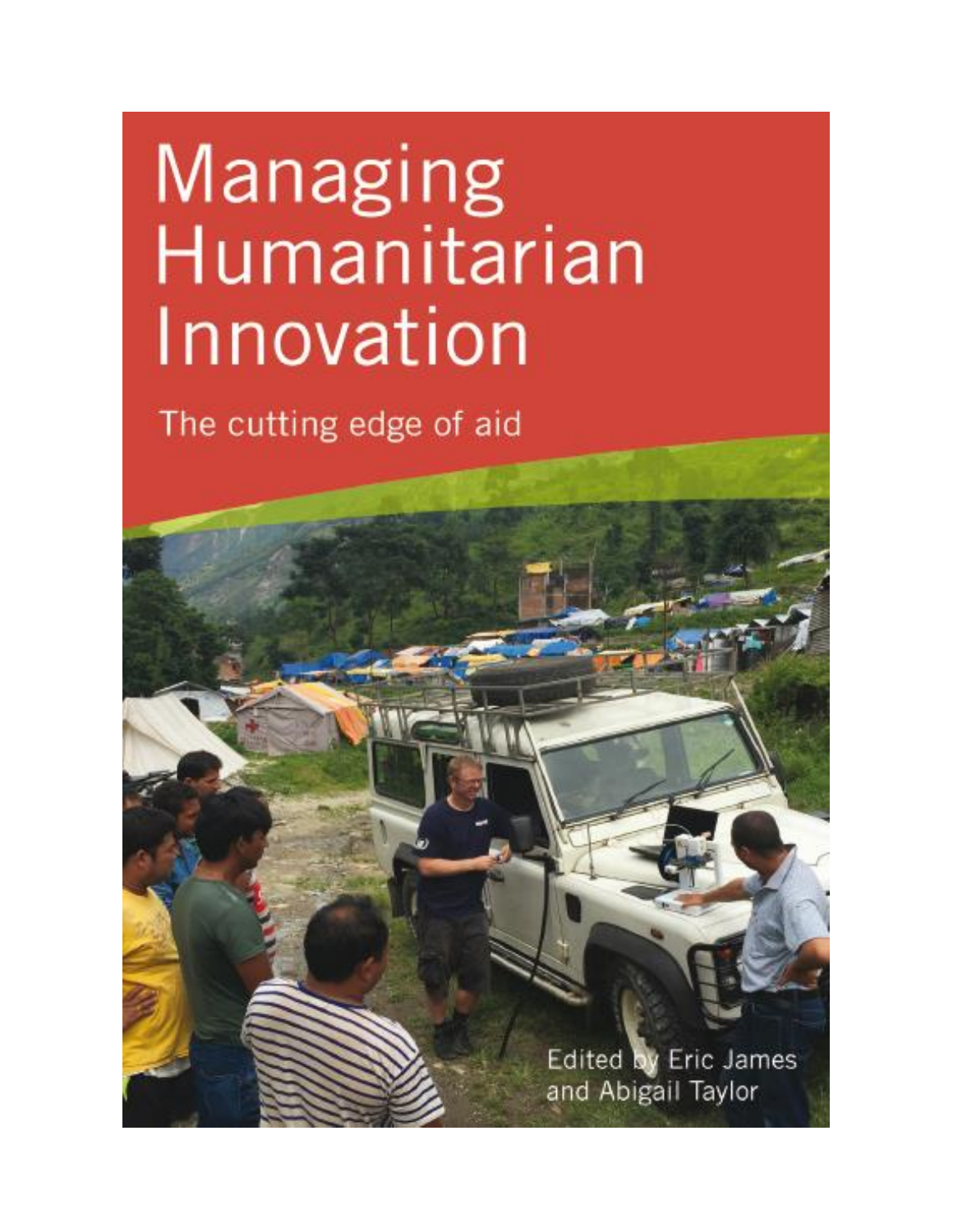# **Managing Humanitarian Innovation**



# The cutting edge of aid

### **Edited by Eric James and Abigail Taylor**

Managing Humanitarian Innovation presents a new approach to transform the wav humanitarian logistics are conducted. Innovation in logistics includes disrupting and improving supply chains through the use of technology and engaging people to manage this approach. The book discusses what innovation is, and strategies for supporting it; it describes practical innovations and how they have been applied; and it outlines how innovation labs can be run. Finally it covers how to fund innovation and it suggests how humanitarian innovation might develop in the future

'The authors have done a really excellent job in drawing together leading experts across a broad range of innovations that are already being implemented in the "for profit" world and demonstrating how these could be successfully employed to improve the effectiveness and efficiency of humanitarian preparation and response activities.'

Peter Tatham, Professor of Humanitarian Logistics, Griffith **Business School, Griffith University,** Australia

# How to order

To receive a 10% discount, use offer code below on http://bit.lw/mhu10

# MHII10

Jan 2018 · 262 pages

ISBN 9781853399534 Hbk £57.95 | €72.95 | \$86.90 ISBN 9781853399541 Pbk £22.95 | €28.95 | \$34.95 ISBN 9781780449548 eBook £9.99 | €9.99 | \$9.99

# Contents

- List of Tables, Figures, Photos, and **Boxes**
- Acronyms
- Preface
- Acknowledgements
- About the authors
- Part I Setting the Context
- Part II Understanding Humanitarian Innovation and the Challenges it Raises
- Part III Organising Humanitarian Innovation
- Part IV Lessons from the Frontline
- Part V Summary and Challenges for the Future.

#### **Annexes**

Index

Eric James is co-Founder of Field Ready, an NGO focused on innovating for improved ways of providing relief.<br>He has nearly two decades working in humanitarian relief.

Abigail Taylor is a strategic advisor for the consulting firm Spark Strategy. She<br>has developed considerable experience in bussiness development and partnership management.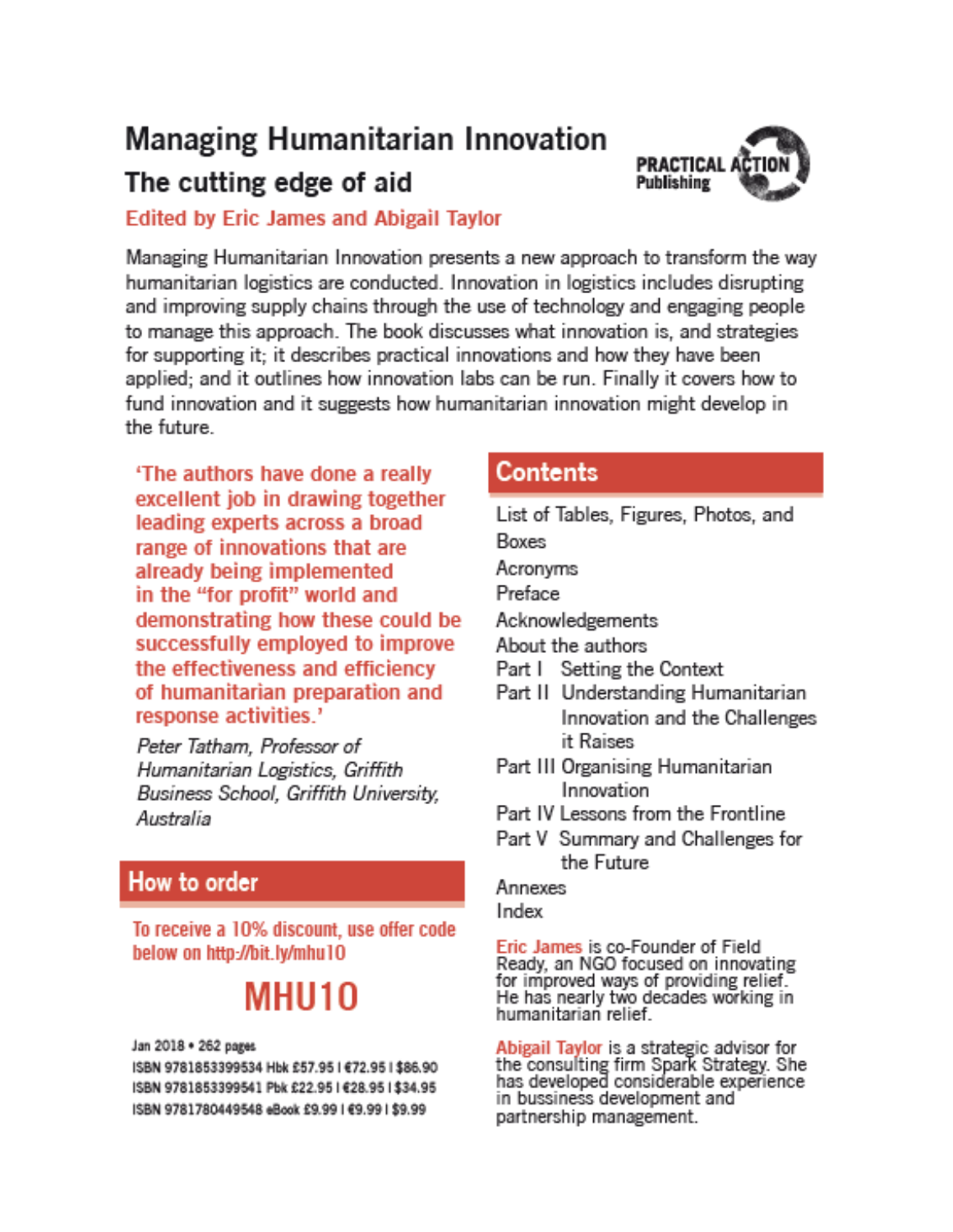# **Chapter 24: Field Ready transforming aid worldwide**

# **Tessa Fixsen-Lavdiotis**

**Abstract**: Field Ready, a humanitarian organisation dedicated to transforming logistics through technology, innovative design and engaging people in new ways, has developed a practical approach to innovation. This incorporates a systematic means to reach scalability.

**Key Words**: Innovation process, scaling, design, livelihoods, health, search and rescue

#### **An organisational approach to innovation**

Field Ready is pioneering an approach that addresses the burden of slow, expensive and cumbersome humanitarian supply chains. Field Ready has developed an organisational approach that bypasses these supply chain issues by innovating ways to make supplies and train others to do so. The result is the development of unique products and services that are faster, less expensive and, ultimately, better than existing logistical supply chains.

Our focus in on people and their problems where they experience them. For Field Ready, technology is simply a means to an end; tools that help achieve clear goals. We use exponential technology as well as appropriate technology to carry out local manufacturing in ways that have never done before in the field. A focus on human-centred problem solving is more important than simply application of technology. By working closely with others – through meaningful partnerships, operating within existing systems and frameworks, and sharing our knowledge widely – Field Ready is a 'trim tab' in areas that will transform the way aid is done worldwide.

Field Ready has developed a five-step, non-linear process that enables to us work across sectors (whether DRR, search and rescue, health, WASH, livelihoods, education or food security). In following this process, we engage in a number of practices which helps us arrive at novel solutions to very difficult problems. This includes having a bias toward action, not dividing between 'creative' and 'non-creative' team members, and iterating by making lots of prototypes (which means allowing for failure but also small successes that lead to bigger results). This process also helps us understand and work within the Four C's (see Chapter 4). This process includes:

#### **1. Assess**

To understand the context and those we work with, an assessment is undertaken. This uses mixed methods such as rapid participatory interaction, HCD and lean methods. In the process, Field Ready develops a deep understanding and empathy that allows us to work toward practical and sustainable solutions with other aid workers and affected people.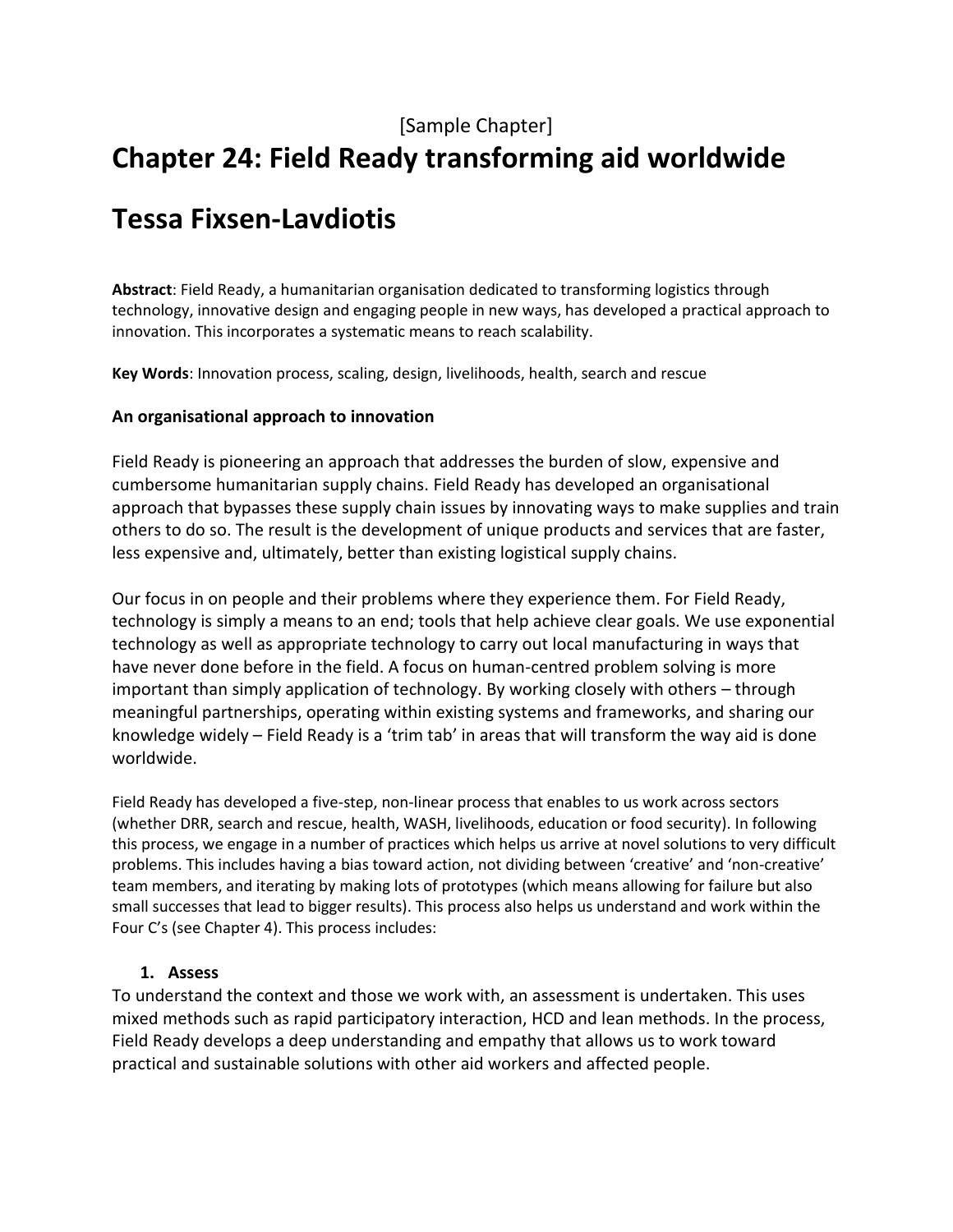#### **2. Design**

Using an iterative process, Field Ready takes into consideration smart design, technology and how people can benefit from its proper use. The organisation works closely with end users where they live and work to ensure viable impact.

#### **3. Make**

Field Ready uses experienced people and the right technology when working with local makers and manufacturers so that genuine needs can be met regardless of the sector or challenge faced. We possess the capacity to meet unique needs and then take that to scale.

#### **4. Share**

Timely distribution is the essential element of an effective supply chain and this represents one of our key advantages of local manufacturing. We not only share the items we repair, make unique parts and mass produce but also the knowledge that has been used through hard earned experience. We do this through training and other capacity building measures on all steps of this process.

#### **5. Lead**

By pioneering our approach, we have been able to set the example for others to follow. Contributing to improving our sector is a key indicator of our success. This is done with humility and with partnership in mind. We also bring groups together through digital platforms.

This approach is enabling us to scale with different products, described below, and services such as training and technical advice. The following three case studies show a range of ways we manage innovation. Each has an explicit goal, a clearly formed problem statement, employs a tangible technology and has a definitive result.

#### **Case Study #1: Radio Antenna in Nepal**

*Goal*: To make better, more reliable antennas and increase radio coverage. A group of amateur radio enthusiasts played an important role in the aftermath of the 2015 Nepal earthquake, using their home radio stations to relay messages to the army and police. However, the earthquake meant that many ground stations in their network had been destroyed, and unfortunately there were still some earthquake affected areas they could not communicate with.

In preparation for future disasters, this group was seeking to increase radio coverage of Nepal by installing antennas that do not rely on station-to-station communication, but instead communicate via satellite. However, they were having trouble getting their radio antennas to work.

*Problem Framing***:** There were many small problems accumulating that inhibited the performance of the antenna, such as the type of antenna, impedance matching, quality of the soldering, and assembly accuracy. We compared importance versus difficulty, searching for the one that would yield the most impact on performance for the least time and effort. We chose to focus on assembly accuracy. Regarding radio transmission, the higher the frequency of the radio waves being transmitted, the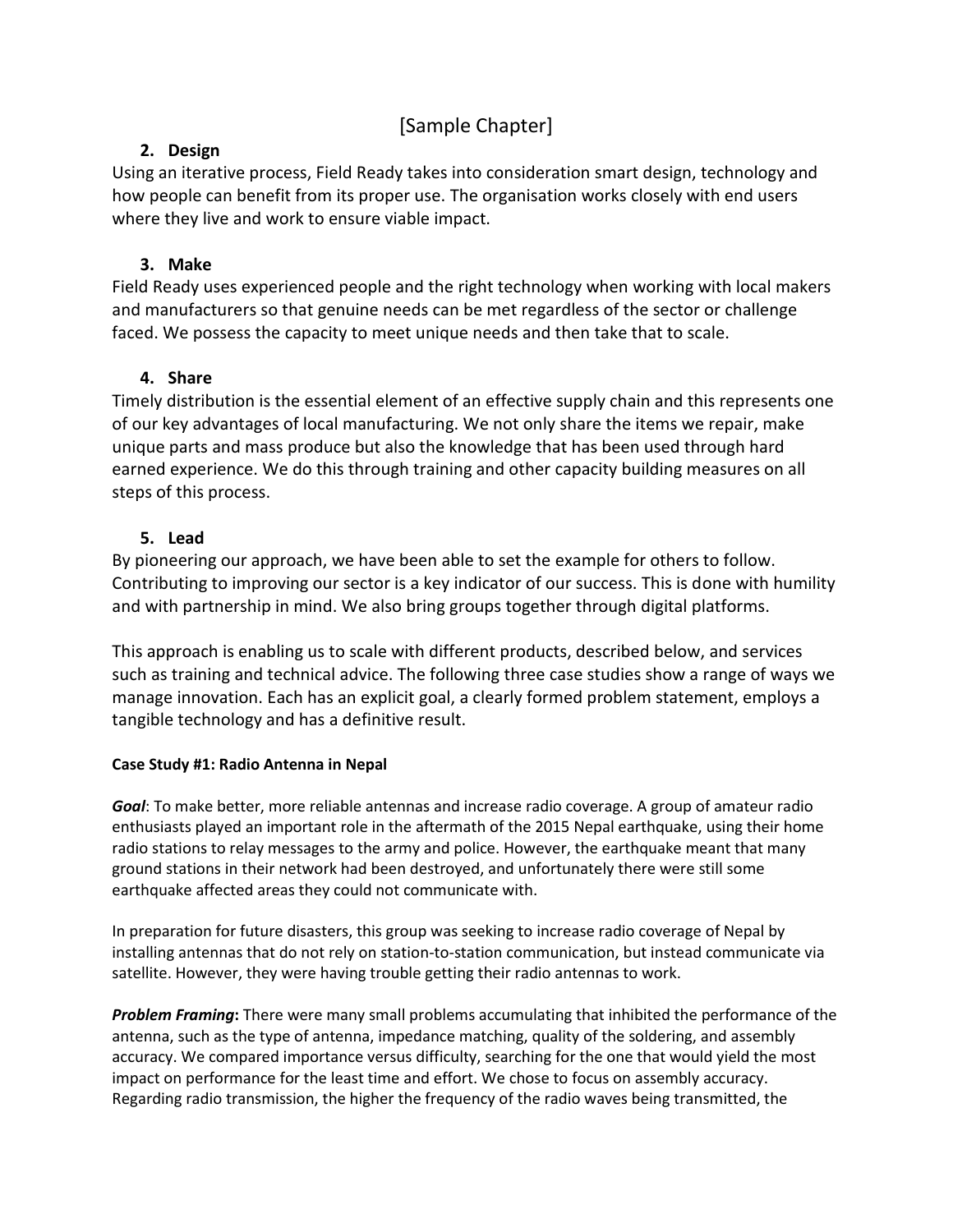smaller the antenna must be. The frequency for communicating via satellite is much higher than that used for ground station to ground station communication, hence the antenna that the team was working with was much smaller than they were used to. It is possible to easily build a large antenna by hand because errors in dimensions and inexact placement of parts does not matter much. However, small inaccuracies can lead to large differences in performance.

Antenna accuracy was good to focus on because it was likely to have a positive impact on antenna performance, and a prototype could be developed and tested within a couple of days. Focusing on type of antenna, impedance matching and soldering may have had just as much impact on performance, but were not as straightforward to test or solve.

*Technology***:** Field Ready worked with the team to design some simple 3D printed parts to quickly and accurately assemble the antenna, by snapping the components together into pre-defined locations. The 3D printed plastic chassis holds the metal rods of the antenna at precisely the correct locations, ensuring proper assembly accuracy from unit to unit.

*Results***:** The work resulted in a significantly improved antenna, and a design that could easily and accurately be replicated. The antenna design was used in other contexts with similar results.

#### **Case Study #2: Umbilical Cord Clamps in Haiti**

*Goal*: To design and 3D print sterile umbilical cord clamps and other medical items for babies, mothers, and medical personnel.

*Problem Framing***:** Small clinics in rural Haiti often have no access to sterile medical supplies. Many of these supplies are unavailable, while others are too expensive for many of these clinics to afford. One example is the clamp used to close the umbilical cord during delivery. The lack of sterile clamps poses a health risk to mothers and babies. Neonatal sepsis, a type of infection that can originate at the umbilical cord, is one of the leading causes of death among infants in the region.

The Field Ready team interviewed personnel at a number of clinics, which led to the identification of various immediate needs. One clinic, for example, needed birthing kits to give out to pregnant mothers because, often times, women who go into labour may be five or ten miles from the clinic with no means of transportation. After assessing multiple clinics and learning more about the delivery process in Haiti and the needs of these rural clinics, it became clear that expanding access to sterile items like clamps would significantly improve the health of mothers, babies, and medical personnel. The Field Ready team set out to design an umbilical cord clamp that would fulfil the following requirements: The clamp must be sanitary and should not be reusable. Therefore it was designed to break after the first use. It needed to be intuitive and easy to grip. It needed to be easy and cheap to produce. This meant coming up with a design that minimised amount of material and must remain on the baby for three to five days. Preferably it would be made from a non-porous, medical grade material to minimise the risk of bacteria and infection.